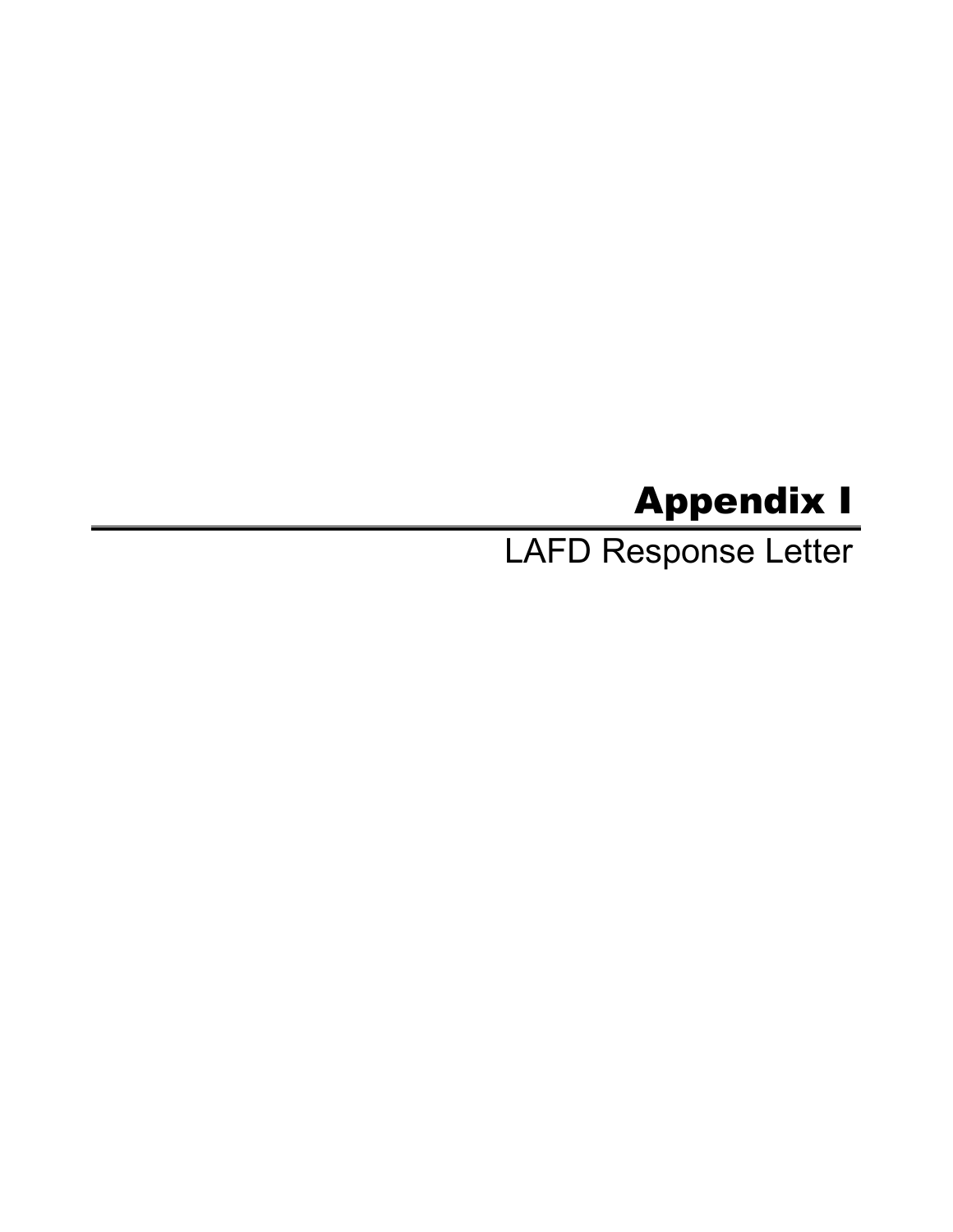## FORM. GEN. 160 (Rev. 6-80) **CITY OF LOS ANGELES**

#### INTER-DEPARTMENTAL CORRESPONDENCE

October 16, 2018

**To:** Vincent Bertoni, AICP, Director of Planning Department of City Planning Attention: William Lamborn

**From:** Los Angeles Fire Department

**Subject: NOTICE OF PREPARATION OF ENVIRONMENTAL IMPACT REPORT**

**CASE NO.: ENV-2017-438-EIR PROJECT NAME: 2143 Violet Street PROJECT APPLICANT: ONNI Capital, LLC PROJECT LOCATION: 2117-2147 E. Violet Street; 2118-2142 E. 7th Place, Los Angeles, CA 90021**

#### **PROJECT DESCRIPTION:**

The Project would develop 347 new live-work units, approximately 187,374 square feet of new office space, 21,858 square feet of new retail/restaurant floor area, and 926 square feet of artist production amenity space. These new uses would be located in a 15-story building with a maximum height of 179 feet. In addition, five existing buildings that comprise approximately 56,686 square feet would be retained with office, retail, restaurant, warehouse, and live-work units. The Project Site is currently improved with seven structures and two sheds. Of these, two buildings containing four live-work units, and two open sheds would be removed. Upon completion, up to 569,448 square feet of floor area would be located within the Project site, incudling the existing floor area to remain, resulting in a maximum floor area ratio (FAR) OF 6.0;1 within the Project. The Project would also provide approximately 828 vehicular parking spaces and 1,284 bicycle parking spaces within six subterranean parking levels.

The following comments are furnished in response to your request for this Department to review the proposed development:

#### **FIRE FLOW:**

The adequacy of fire protection for a given area is based on required fire-flow, response distance from existing fire stations, and this Department's judgment for needs in the area. In general, the required fire-flow is closely related to land use. The quantity of water necessary for fire protection varies with the type of development, life hazard, occupancy, and the degree of fire hazard.

Fire-flow requirements vary from 2,000 gallons per minute (G.P.M.) in low density residential areas to 12,000 G.P.M. in high-density commercial or industrial areas. A minimum residual water pressure of 20 pounds per square inch (P.S.I.) is to remain in the water system, with the required gallons per minute flowing. The required fire-flow for this project has been set at **6,000 to 9,000 G.P.M. from four to six fire hydrants flowing simultaneously.**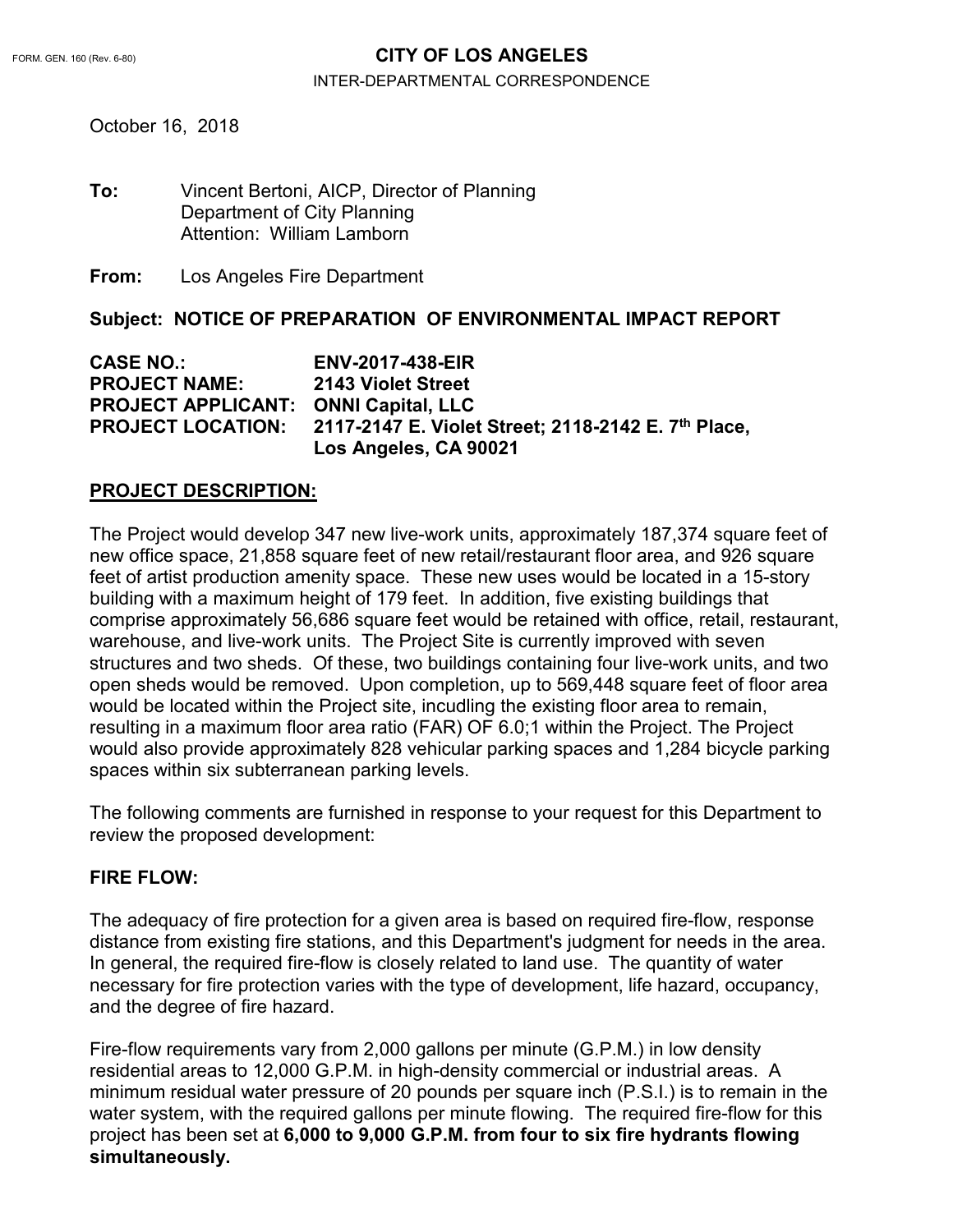Improvements to the water system in this area may be required to provide 6,000 to 9,000 G.P.M. fire-flow. The cost of improving the water system may be charged to the developer. For more detailed information regarding water main improvements, the developer shall contact the Water Services Section of the Department of Water and Power.

## **RESPONSE DISTANCE:**

Based on a required fire-flow of 6,000 to 9,000 G.P.M., the first-due Engine Company should be within 1 mile(s), the first-due Truck Company within  $\frac{1}{2}$  mile(s).

### **FIRE STATIONS:**

The Fire Department has existing fire stations at the following locations for initial response into the area of the proposed development: **2143 VIOLET STREET**

| <b>DISTANCE</b><br>0.6 | <b>Fire Station No. 17</b><br>1601 S. Santa Fe Avenue<br>Los Angeles, CA 90021 | <b>SERVICES AND EQUIPMENT</b><br>Assessment Engine, Paramedic Rescue<br>Ambulance, Foam Tender, Haz-Mat Tender<br>and Arson Investigation Unit | <b>STAFF</b>    |
|------------------------|--------------------------------------------------------------------------------|------------------------------------------------------------------------------------------------------------------------------------------------|-----------------|
| 1.4                    | <b>Fire Station No. 9</b><br>430 E. 7th Street<br>Los Angeles, CA 90014        | Assessment Engine, Assessment Truck and<br><b>BLS Rescue Ambulance</b>                                                                         | 12              |
| 1.6                    | <b>Fire Station No. 4</b><br>450 E, Temple Street<br>Los Angeles, CA 90012     | Assessment Engine, Paramedic Rescue<br>Ambulance, EMS Battalion Captain and<br><b>BLS Rescue Ambulance</b>                                     | 9               |
| 1.7                    | <b>Fire Station No. 15</b><br>3000 S. Hoover<br>Los Angeles, CA 90007          | Assessment Engine, Assessment Light<br>Force, Paramedic Rescue Ambulance                                                                       | 6               |
| 2.3                    | <b>Fire Station No. 2</b><br>1962 Cesar Chavez Ave<br>Los Angeles, CA 90033    | Assessment Light Force, Engine, Paramedic<br><b>Rescue Ambulance</b>                                                                           | 12 <sup>1</sup> |

Based on these criteria (response distance from existing fire stations), fire protection would be considered **adequate**.

## **FIREFIGHTING PERSONNEL & APPARATUS ACCESS:**

Access for Fire Department apparatus and personnel to and into all structures shall be required.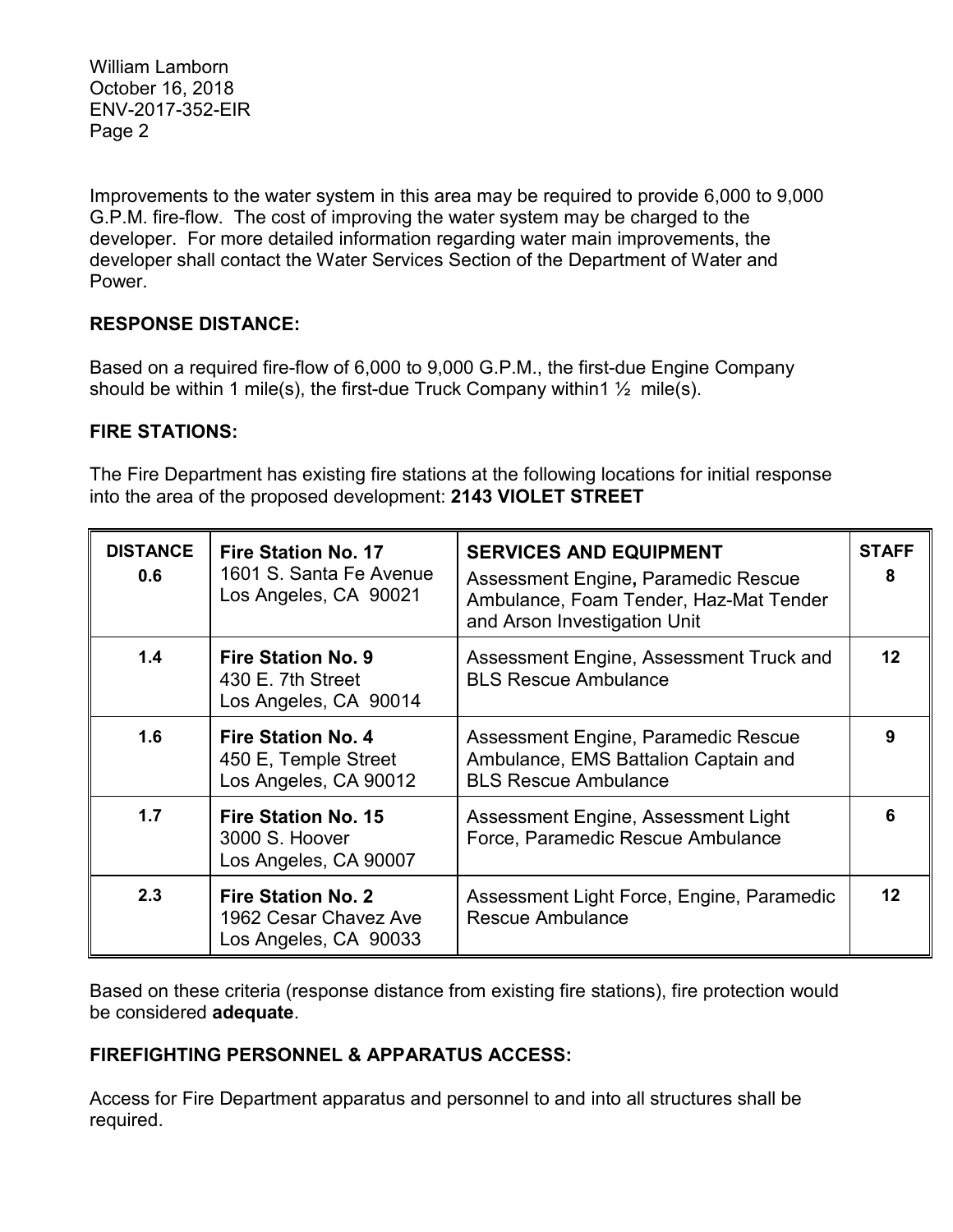One or more Knox Boxes will be required to be installed for LAFD access to project. location and number to be determined by LAFD Field Inspector. (Refer to FPB Req # 75).

505.1 Address identification. New and existing buildings shall have approved building identification placed in a position that is plainly legible and visible from the street or road fronting the property.

The entrance to a Residenial lobby must be within 50 feet of the desired street address curb face.

Where above ground floors are used for residential purposes, the access requirement shall be interpreted as being the horizontal travel distance from the street, driveway, alley, or designated fire lane to the main entrance of individual units.

The entrance or exit of all ground dwelling units shall not be more than 150 feet from the edge of a roadway of an improved street, access road, or designated fire lane.

No building or portion of a building shall be constructed more than 150 feet from the edge of a roadway of an improved street, access road, or designated fire lane.

The Fire Department may require additional vehicular access where buildings exceed 28 feet in height.

2014 CITY OF LOS ANGELES FIRE CODE, SECTION 503.1.4 (EXCEPTION)

- a. When this exception is applied to a fully fire sprinklered residential building equipped with a wet standpipe outlet inside an exit stairway with at least a 2 hour rating the distance from the wet standpipe outlet in the stairway to the entry door of any dwelling unit or guest room shall not exceed 150 feet of horizontal travel AND the distance from the edge of the roadway of an improved street or approved fire lane to the door into the same exit stairway directly from outside the building shall not exceed 150 feet of horizontal travel.
- b. It is the intent of this policy that in no case will the maximum travel distance exceed 150 feet inside the structure and 150 feet outside the structure. The term "horizontal travel" refers to the actual path of travel to be taken by a person responding to an emergency in the building.
- c. This policy does not apply to single-family dwellings or to non-residential buildings.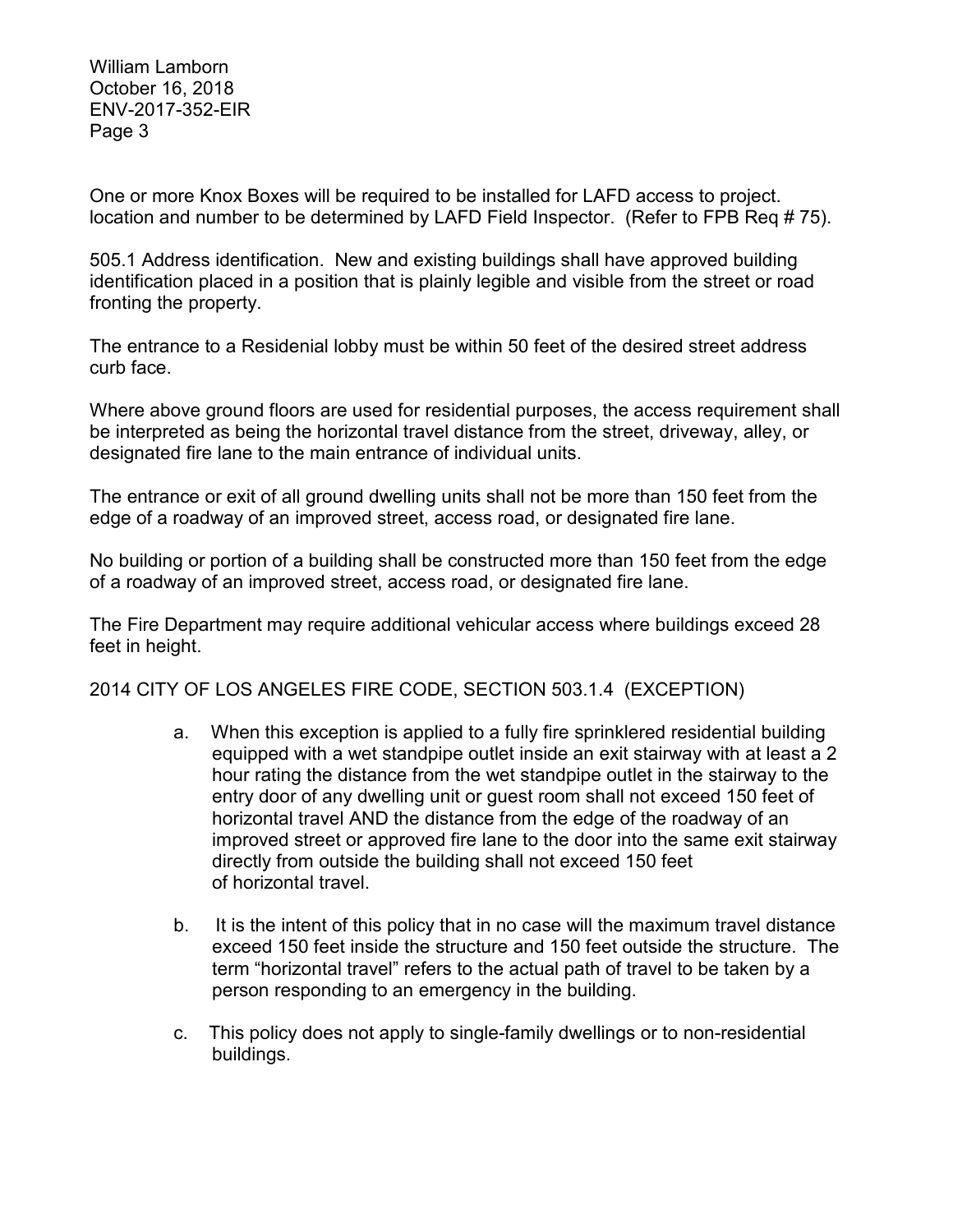Building designs for multi-storied residential buildings shall incorporate at least one access stairwell off the main lobby of the building; But, in no case greater than 150ft horizontal travel distance from the edge of the public street, private street or Fire Lane. This stairwell shall extend onto the roof.

Entrance to the main lobby shall be located off the address side of the building.

Any required Fire Annunciator panel or Fire Control Room shall be located within 20ft visual line of site of the main entrance stairwell or to the satisfaction of the Fire Department.

Where rescue window access is required, provide conditions and improvements necessary to meet accessibility standards as determined by the Los Angeles Fire Department.

Fire lane width shall not be less than 20 feet. When a fire lane must accommodate the operation of Fire Department aerial ladder apparatus or where fire hydrants are installed, those portions shall not be less than 28 feet in width.

The width of private roadways for general access use and fire lanes shall not be less than 20 feet, and the fire lane must be clear to the sky.

Fire lanes, where required and dead ending streets shall terminate in a cul-de-sac or other approved turning area. No dead ending street or fire lane shall be greater than 700 feet in length or secondary access shall be required.

Submit plot plans indicating access road and turning area for Fire Department approval.

Adequate off-site public and on-site private fire hydrants may be required. Their number and location to be determined after the Fire Department's review of the plot plan.

Standard cut-corners will be used on all turns.

 The Fire Department may require additional roof access via parapet access roof ladders where buildings exceed 28 feet in height, and when overhead wires or other obstructions block aerial ladder access.

All parking restrictions for fire lanes shall be posted and/or painted prior to any Temporary Certificate of Occupancy being issued.

Plans showing areas to be posted and/or painted, "FIRE LANE NO PARKING" shall be submitted and approved by the Fire Department prior to building permit application signoff.

Electric Gates approved by the Fire Department shall be tested by the Fire Department prior to Building and Safety granting a Certificate of Occupancy. Any roof elevation changes in excess of 3 feet may require the installation of ships ladders.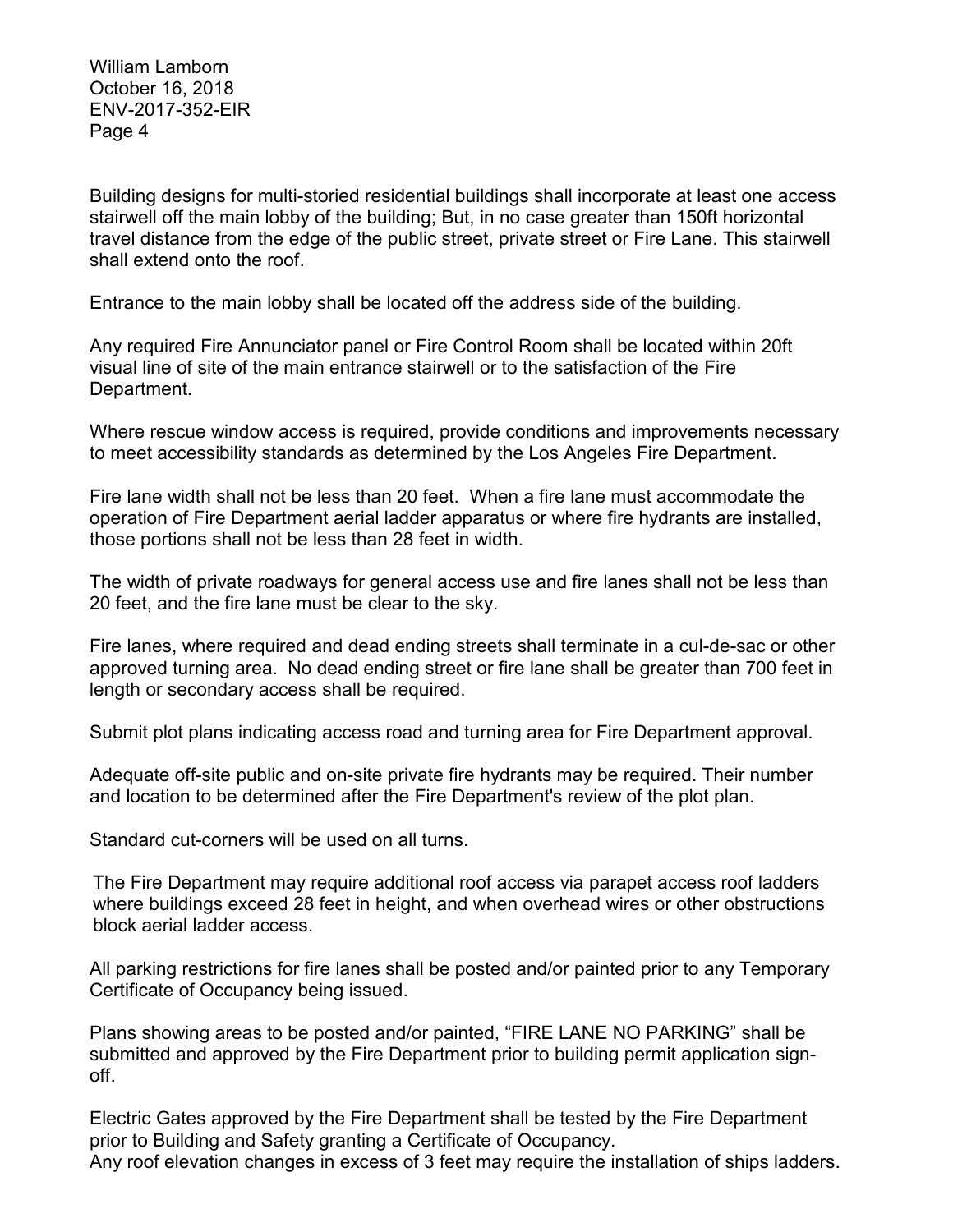5101.1 Emergency responder radio coverage in new buildings. All new buildings shall Have approved radio coverage for emergency responders within the building based upon The existing coverage levels of the public safety communication systems of the jurisdiction at the exterior of the building. This section shall not require improvement of the existing public safety communication systems.

Recently, the Los Angeles Fire Department (LAFD) modified Fire Prevention Bureau (FPB) Requirement 10. Helicopter landing facilities are still required on all High-Rise buildings in the City. However, FPB's Requirement 10 has been revised to provide two new alternatives to a full FAA-approved helicopter landing facilities.

Each standpipe in a new high-rise building shall be provided with two remotely located FDC's for each zone in compliance with NFPA 14-2013, Section 7.12.2.

During demolition, the Fire Department access will remain clear and unobstructed.

That in order to provide assurance that the proposed common fire lane and fire protection facilities, for the project, not maintained by the City, are properly and adequately maintained, the sub-divider shall record with the County Recorder, prior to the recordation of the final map, a covenant and agreement (Planning Department General Form CP-6770) to assure the following:

A. The establishment of a property owners association, which shall cause a yearly inspection to be, made by a registered civil engineer of all common fire lanes and fire protection facilities. The association will undertake any necessary maintenance and corrective measures. Each future property owner shall automatically become a member of the association or organization required above and is automatically subject to a proportionate share of the cost.

B. The future owners of affected lots with common fire lanes and fire protection facilities shall be informed or their responsibility for the maintenance of the devices on their lots. The future owner and all successors will be presented with a copy of the maintenance program for their lot. Any amendment or modification that would defeat the obligation of said association as the Advisory Agency must approve required hereinabove in writing after consultation with the Fire Department.

C. In the event that the property owners association fails to maintain the common property and easements as required by the CC and R's, the individual property owners shall be responsible for their proportional share of the maintenance.

D. Prior to any building permits being issued, the applicant shall improve, to the satisfaction of the Fire Department, all common fire lanes and install all private fire hydrants to be required.